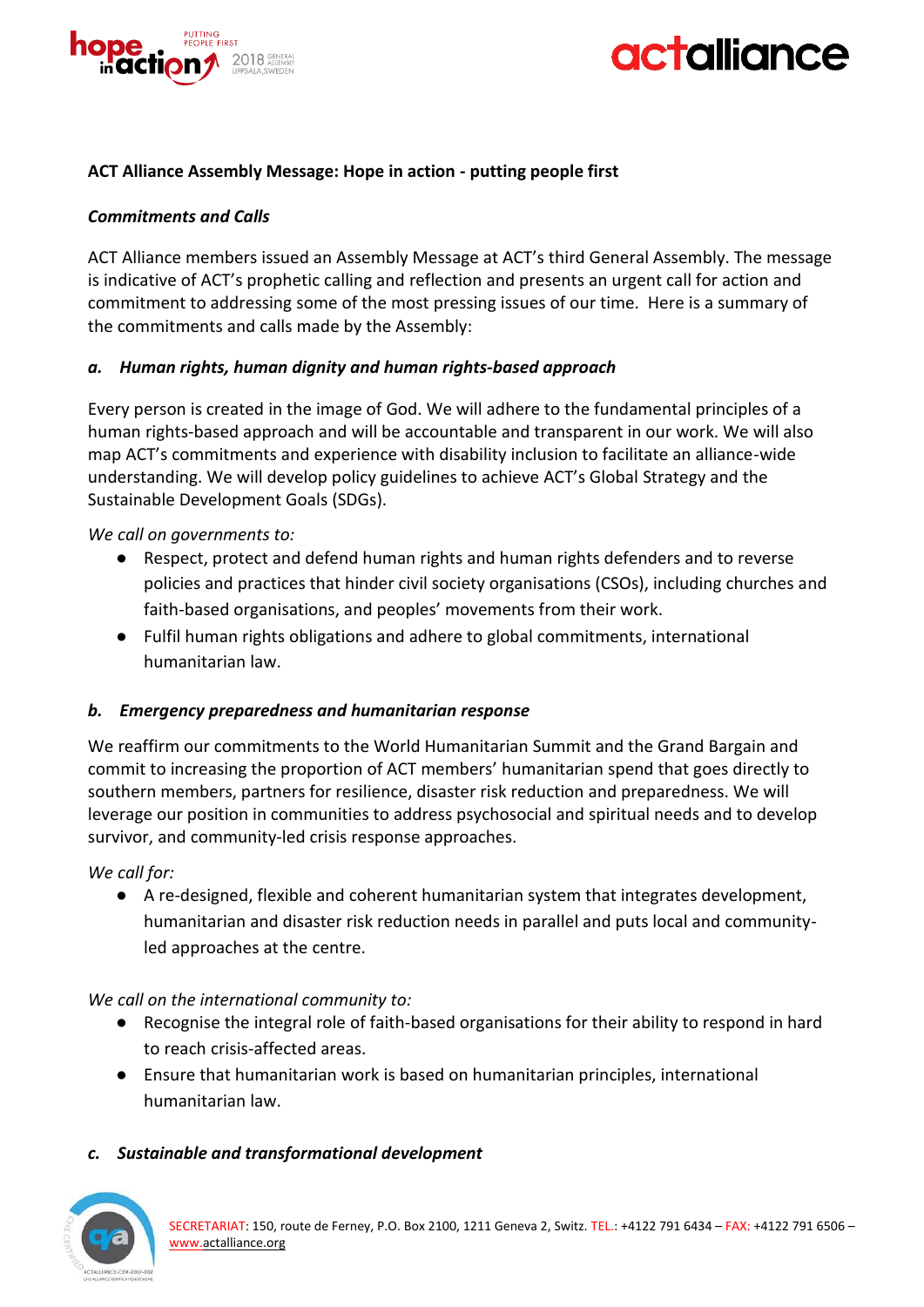

We commit to promoting an integrated response in our humanitarian, development and advocacy work in line with the 2030 Agenda and its SDGs. We will cooperate with various partners and organisations of the UN system to challenge policies and practices that perpetuate vulnerabilities, environmental destruction, and inequalities.

## *We call on UN member states:*

● To maximise their efforts and international cooperation to realise the SDGs and all human rights based on international agreements.

# *d. Protection of people on the move*

Noting that the needs and rights of Internally Displaced Persons (IDPs) are badly-served by current international frameworks, we commit to facilitating effective connections between all levels of our members' engagement on human mobility to improve protection and access to justice for people on the move.

*We call on UN member states:*

● To address the adverse drivers of migration and for the creation of conditions so that migration happens out of choice and not necessity.

*We call on the international community and other duty bearers:*

● To give greater priority to IDPs in future agreements, funding and programmes.

*We call on Governments:*

● To ensure that asylum, refugee and immigration policies are in line with human rights and dignity.

## *e. Gender justice*

Gender justice ensures that all people have the power to shape societies, faith communities and their own lives. We commit to uphold the rights of all human beings, giving greater attention and support to those where gender intersects with other vulnerabilities. We also commit to examining our work and organisational structures so that they are inclusive of women's leadership and incorporate a gender justice lens.

*We call on Governments and CSOs:*

● To recognise and uphold gender justice and equality, as a priority and a pre-condition for sustainable development and to promote gender equality in their programs, at all levels.

## *f. Human security and promoting peace*

We commit to strive for peace with justice and human security. We will engage with National Councils of Churches, interfaith networks and CSOs to prevent violence by addressing the root causes of conflict and to strengthen our robustness to manage potential future conflicts. We will also join our members and churches in peacebuilding, conflict transformation and reconciliation initiatives.

*We call on the international community:*